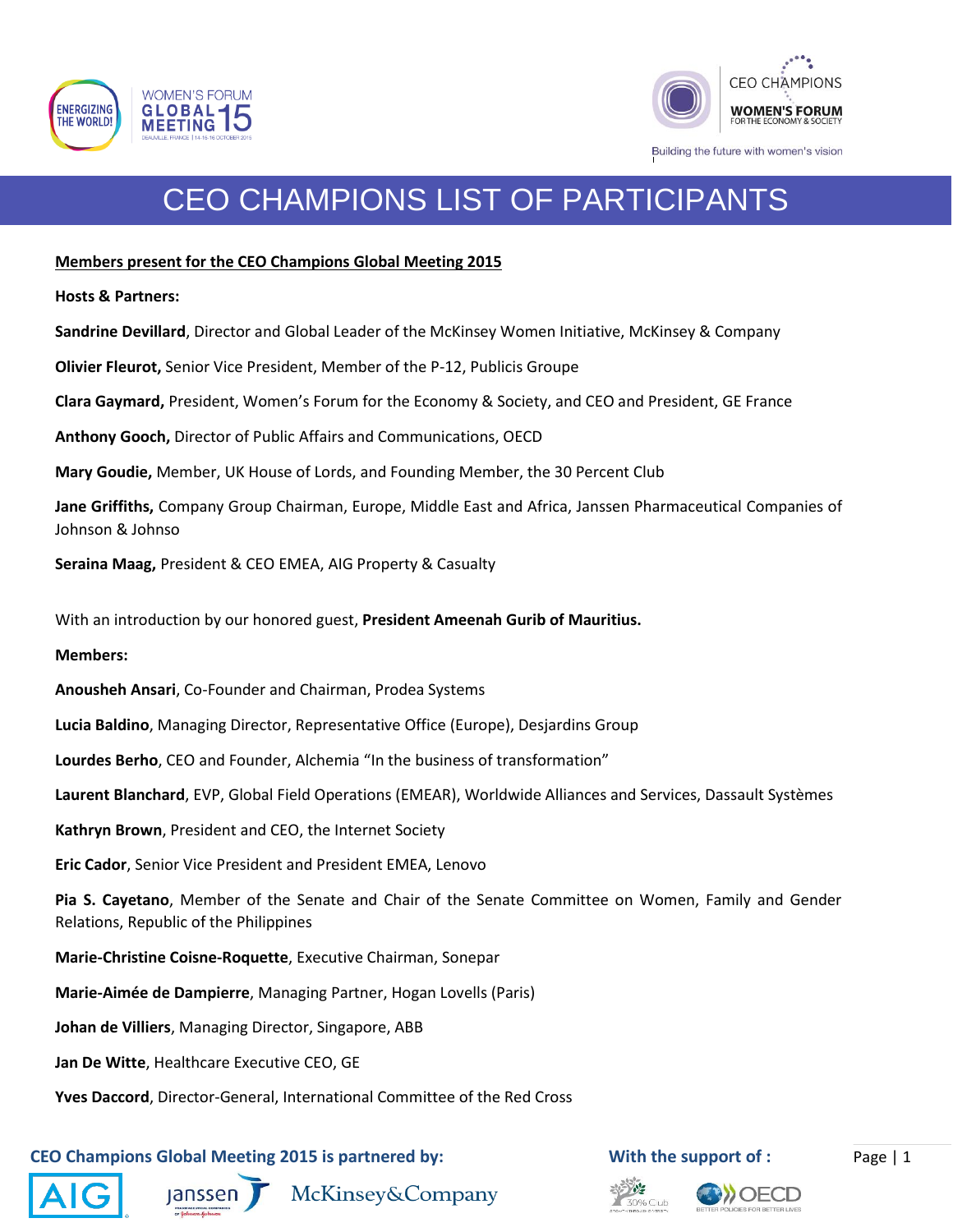



Building the future with women's vision

- **Ghislaine Doukhan**, Executive Vice-President, Safran Analytics
- **Jacqueline Franjou**, CEO, Women's Forum for the Economy & Society
- **Catherine Guillouard**, Deputy CEO, Rexel
- **Melody Hossaini**, CEO, InspirEngage International
- **Yana Kakar**, Global Managing Partner, Dalberg
- **Musimbi Kanyoro**, President and CEO, Global Fund for Women
- **Anne Lauvergeon**, Founder and CEO, ALP
- **Maria Livanos Cattaui**, Former Secretary General, International Chamber of Commerce, and Member, Women's Forum Program Committee
- **Chiheb Mahjoub**, CEO, Kurt Salmon
- **Ann Walker Marchant,** Founder and CEO, Walker Marchant Group
- **Satya-Christophe Menard,** CEO Service Operations, Sodexo
- **Andrea Menezes**, CEO, Standard Bank Brazil
- **Anne Mény-Horn,** Deputy General Manager, Musée d'Orsay
- **Virginie Morgon**, Executive Board Member and Deputy CEO, Eurazeo
- **Agnès Ogier**, CEO, Thalys International
- **Stéphane Pallez**, Chairman and CEO, Française des Jeux
- **Jean-Paul Paloméros**, General, former Chief of the French Air Force and former NATO Supreme Allied Commander for Transformation
- **Emmanuelle Quilès**, Managing Director, Janssen France
- **Shamsa Saleh**, CEO, Dubai Women Establishment
- **Maria Seidman**, CEO and Co-Founder, Yapp
- **Isabelle Simon**, Group Secretary and General Counsel, Thales
- **Ekaterina Trofimova**, First Vice-President, Member of the Management Board of GPB (JSC)
- **Nathalie Vranken**, Managing Director and Director of Marketing, Vranken Pommery Monopole SA
- **Kasha Witkos**, Central EU Immunology Business Head, and acting EU Region Head, Baxalta
- **Su-Yen Wong**, CEO, The Human Capital Leadership Institute

**CEO Champions Global Meeting 2015 is partnered by: With the support of :** Page | 2